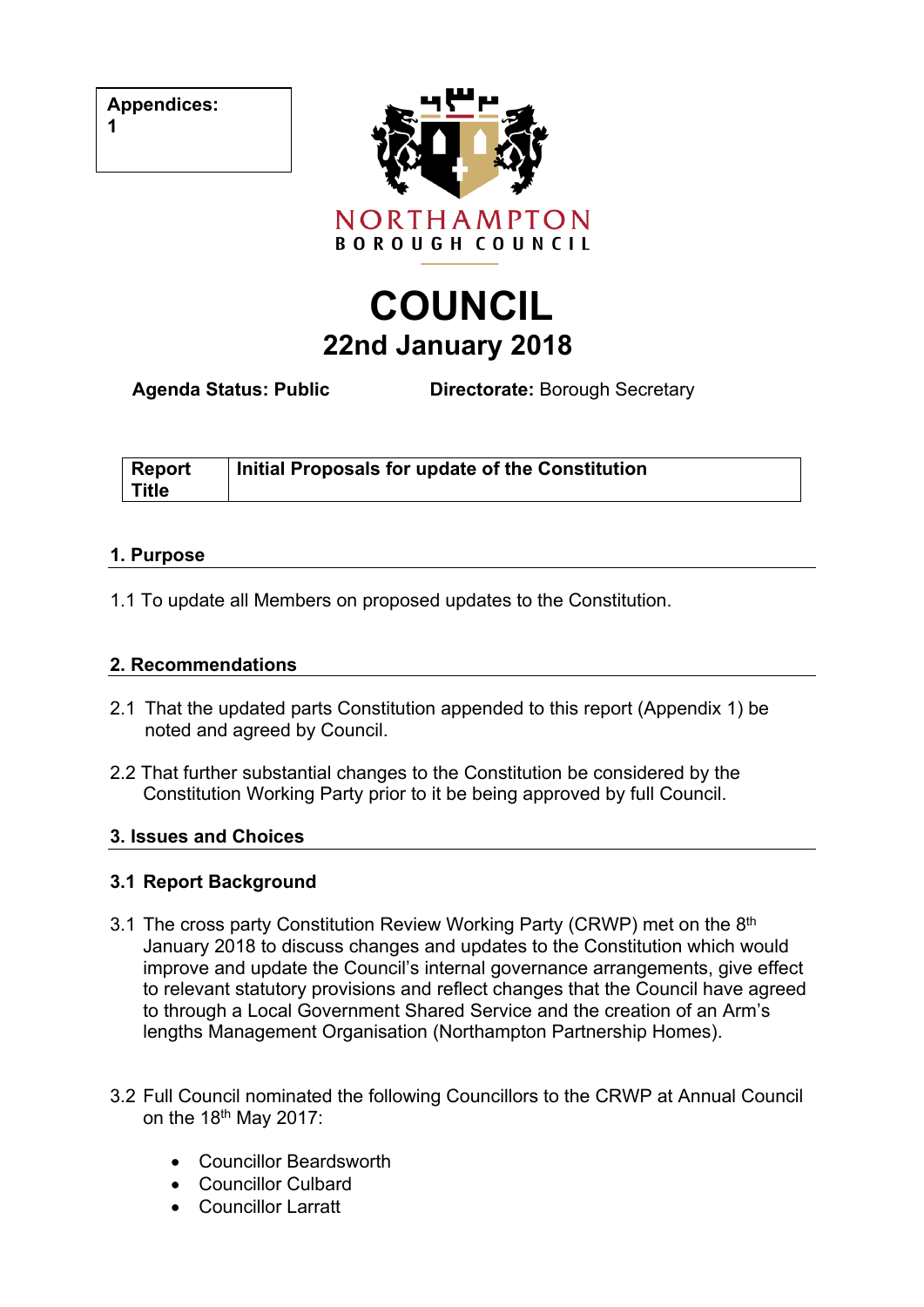- Councillor Oldham
- Councillor Russell

The CRWP was supported by Officers and led by the Monitoring Officer.

- 3.3 The CRWP met on the  $8<sup>th</sup>$  January 2018 to review initial proposals for an update to the Constitution which were considered to be minor and reflected changes to the Council's Management Structure, Cabinet Member responsibilities, Cabinet procedure rules (The Local Authorities (Executive Arrangements) (Meetings and Access to Information) (England) Regulations 2012) and the Arrangements for dealing with allegations of breaches of the Northampton Borough Council Members' Code of Conduct and of Codes of Conduct adopted by Parish Councils.
- 3.4 The Constitution is a fundamental governance document for the Council and orders key aspects of Council procedure and power. However, Constitutions by their very nature reflect as snap shot of time and can become rapidly outdated due to the fluidity of the document, especially during dynamic and changing external influences.
- 3.5 In the first instance, Council are being asked to approve these initial changes to the Constitution, which are essentially an update to the said document. Furthermore, the CRWP will meet to review more significant proposed changes to the Constitution. The proposed updates will include:
	- contract procedure rules,
	- financial regulation and the
	- scheme of delegations
	- Planning Protocol
	- Any other changes which merit consideration
- 3.6 Once the CRWP have considered the proposed changes to the Constitution and made appropriate amendments and recommendations, Council will be asked to consider and agree the changes which will facilitate clarity in the decision-making process and clarify roles and responsibilities and provide greater accountability. This will assist in better management and reduction of legal risks.
- 3.7 It is anticipated that further proposed changes to the Constitution will be submitted to Full Council for approval in March 2018 after having been considered by the CRWP.
- 3.8 Due to the size of the Constitution, only the extracts of the proposed changes are appended to the report.

## **4. Implications (including financial implications)**

## **4.1 Policy**

- 4.1.1 N/A
- **4.2 Resources and Risk**